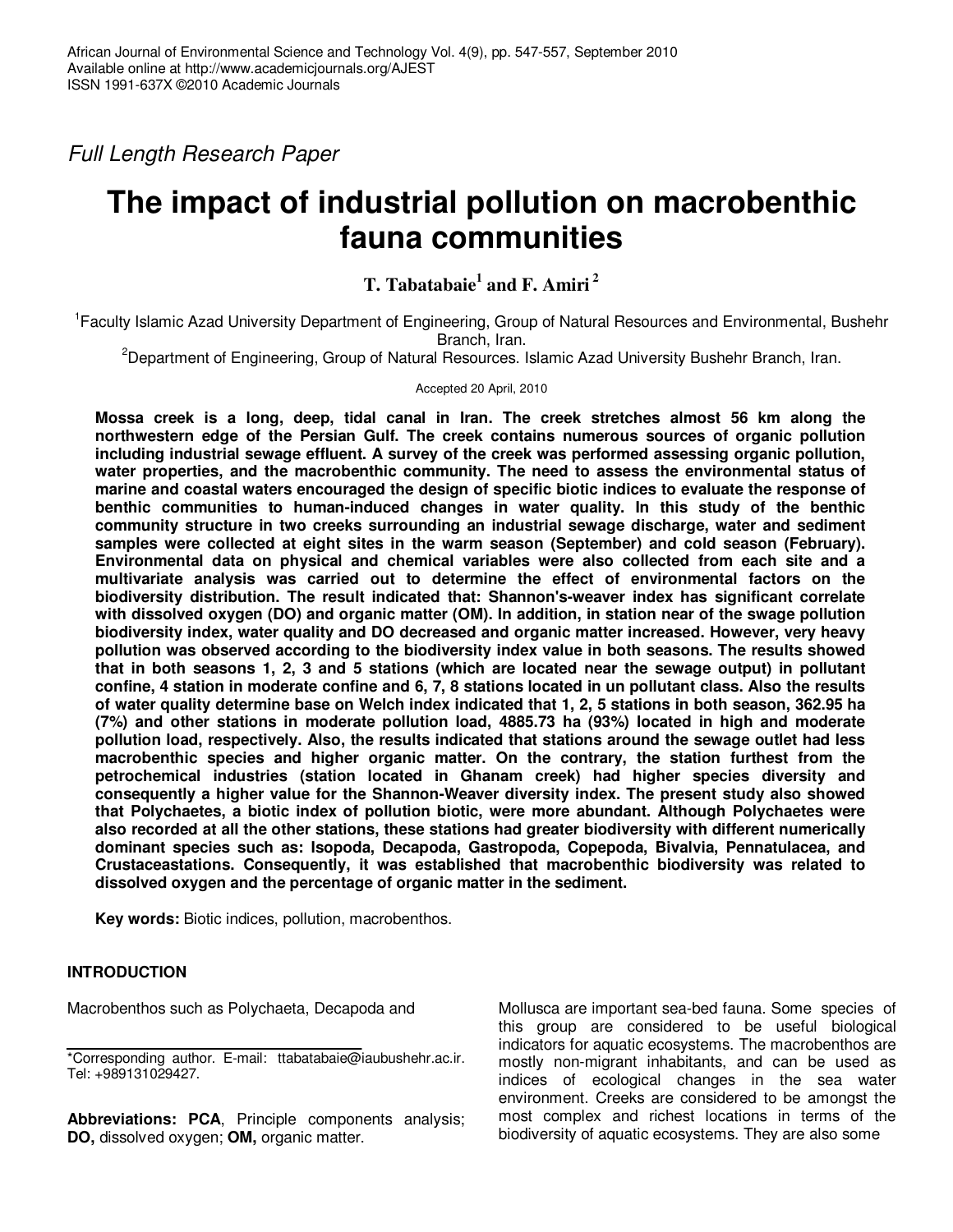of the most environmentally disturbed areas. Human activities associated with industries, cities and farming have adversely affected aquatic ecosystems. Detrimental effects include high organic matter (OM) in the water and the loss of habitat for aquatic organisms. Mossa creek stretches almost 56 km along the northwestern edge of the Persian Gulf. It connects with Mahshahr Port and the Shadegan watershed (the largest in Iran). The mouth of the creek is 37 - 40 km wide where it meets the Persian Gulf. Water depth at the western end is 80 m, but it decreases at the eastern end to 5 - 18 m. Tidal movements in the tidal zone cause mixing between the waters of the creek and the Persian Gulf. The water depth changes seasonally by about 4 m. The Mossa creek is of immense importance to regional trading, commercial development, and an increasing number of petrochemical industries. However, large quantities of pollutants from industrial and non-industrial sources are entering the aquatic ecosystem.

In this study, environmental conditions in Ghanam creek (a relatively unpolluted river) were compared with those in the region of Mossa creek around the Bandar Imam Petrochemical Company (BIPC) sewage outlet. Previous pollution surveys of Ghanam creek (Nabavi and Savari, 2002; Madhavi, 2007) showed moderate pollution loads in the area. However, a new and more comprehensive assessment on the influence of organic pollution should more accurately reflect the current ecological health of the ecosystems within these creeks. Moreover, information on benthic macrofauna will help provide an integrative measure for assessing and improving the ecological health of the ecosystem (Pearson and Rosenberg, 1978). This paper reports on this baseline survey of benthic macrofaunal community within the Mossa and Ghannam creeks. Water quality measurements were also compared so as to assess the impacts of existing industrial pollution in this area.

#### **MATERIALS AND METHODS**

#### **Sampling stations**

Mossa creek and Ghanam creek are situated in the northwestern Persian Gulf  $(30^{\circ} 21'$  to  $30^{\circ} 31'$  N,  $48^{\circ} 52'$  to  $49^{\circ} 15'E$ ). The BPIC, which is the largest petrochemical company in Iran covering about 450 ha, is located in the Northern side of Mossa creek. For the purposes of this study, eight sites along Mossa creek and Ghanam creek were selected. Stations 1, 2 and 5 were situated nearer the sewage discharge. Stations 3 and 4 were 500 m from the sewage discharge point; whereas stations 6, 7 and 8 were located in Ghanam creek, away from the sewage discharge (Figure 1). The precise location of each station was determined using a portable GPS unit.

#### **Water sampling**

Water samples were taken in three Nansen water samplers (transparent polyethylene bottles) from each sampling station. The creeks were sampled on September 8, 2007 and February 8, 2008.

Samples were taken from water near the bottom of the creek to give the best indication of benthic conditions and to avoid problems of stratification. On-site measurements of water temperature and DO were carried out in situ. The salinity and pH of the water were determined using a salinity meter (ATAGO S/Mill-E) and pH meter (HORIBA F-11), respectively.

#### **Macrofauna sampling**

A stainless steel Van Veen sediment sampler was used to obtain samples of the bottom sediments. The grab collected a sample of sediment with a surface area of 250 cm<sup>2</sup>. Four grab samples were taken at each sampling location. Samples were sieved through a 0.5 mm mesh sieve. The retained macrofauna were then preserved in 5% buffered formalin with rose bengal solution. After 3 days the samples were transferred to 70% ethanol for subsequent sorting and identification. All fauna were identified according to the lowest reliable taxonomic level, with random specimens being verified by outside taxonomists. Granulometry of the sediment was determined using the method of Buchanan and Kain (1984). OM content in the sediment samples were analyzed using the method of El wakeel and Riley (1956).

#### **Statistical analysis**

Individual organisms and their species for each sampling date and location were enumerated, and their biodiversity calculated using the Shannon-Weaver Index (H' ) (Shannon and Weaver 1963, Wilhm and Dorris, 1968; Washington, 1984 and Adams, 2002).

Thus (H') = 
$$
-\sum_{i=1}^{s} \left(\frac{n_1}{N}\right) \log_2 \left(\frac{n_i}{N}\right)
$$

Where: (H') = the Shannon weaver index of diversity;  $n_i$  = total number of individuals of a species i;  $N =$  total number of individuals of all species.

A comparison of the data collected at the different stations was made using a one-way ANOVA and Turkey's post hoc test. Differences between seasons were tested using a t-test after verifying normality using the Kolmogorov-Smirnov test (Zar, 1999). The total number of species and values of H' (Shannon and Weaver, 1963) were calculated for all the samples using a Multiple Variate Statistical Package. Correlations between the diversity index and physiochemical parameters were calculated using the Pearson Rank Correlation Index. Macrofauna species collected at each station were assessed using the Unweighted Pair Group Method with Arithmetic Mean (UPGMA) algorithm (Estacio et al., 1997, Garcia and Gomez, 2005). All the water quality parameters of the eight stations were compared using principle components analysis (PCA) in which the parameters best explaining the changes in macrofaunal assemblages were identified (Saunders et al., 2007). Relationships among the measured water quality parameters with reference to macrofaunal abundance and distribution for all the eight sampling stations were explained by normal ordination grouping of PCA categories using canonical community ordination (CANOCO) software. PCA is a technique that in this study selects linear combination of water variables to maximize description of the macrofaunal species scores. PCA also determines the best weights for each of the water variables, thereby providing the first PCA axis. In PCA, composite gradients are linear combinations of water variables, which can make the results more comprehensible. The non-linearity enters the model through a unimodal model for a few composite gradients, taken care of in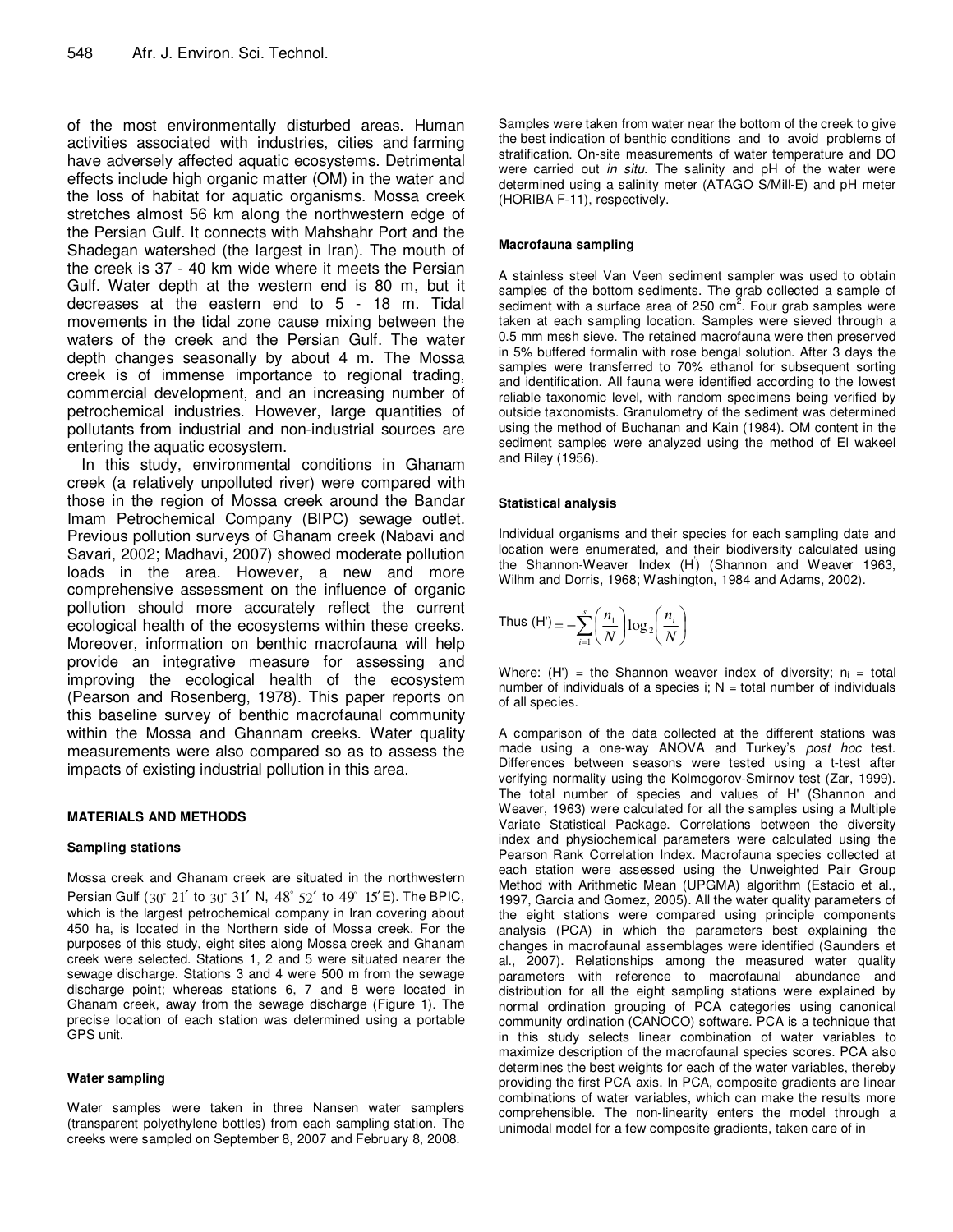

**Figure 1.** Locations of sampling stations in Mossa creek. Stations 1, 2 and 5 were in the vicinity of the disposal outlet of sewage from BIPC whereas stations 3 and 4 were 500 m away from the disposal outlet. Stations 6, 7 and 8 were located in Ghanam creek. The location of Mossa creek within the Persian Gulf is shown in the inset.

PCA by weighted averaging. Principle Canonical Analysis (PCA) is easier to apply and requires less data than regression. It is a useful Aid to understanding and summarizing the most important species- water relationships (Saunders et al., 2007).

## **RESULTS**

#### **Macrobenthic fauna**

Species numbers of macrofaunal diversity were higher in stations 6, 7 and 8 than in the lagoon stations 1, 2 and 5. Species numbers of macrofaunal diversity were intermediate for stations 3 and 4. There was a significant difference in H' among stations;  $p \le 0.05$ . H' was higher in stations 6, 7 and 8 than in the lagoon stations 1, 2 and 5. Species numbers of macrofaunal diversity were intermediate for 3 and 4 stations, this change being more significant in the cold season (Figure 2a and c). Numbers

of individual organisms were also higher in stations 6 - 8 than in the stations nearer to the sewage discharge. However, station 4 had a significantly higher number of individuals than stations 1, 2 and 5, with more than twice the number of individuals being recorded (Figure 2b).

The samples from the three stations nearest to the sewage discharge were dominated by Polychaetes, Lycastopsis sp. being most abundant in both the summer and winter seasons. Even though Polychaetes were also present at each of the other stations the samples were more diverse. The numerically dominant species included Isopoda, Decapoda, Gastropoda, Copepoda, Bivalvia, Pennatulacea and Crustacea. The least abundant species were Apseudes sp. and Pyrene sp. in the warm and cold seasons, respectively (Table 1). Values for the Shannon-Weaver diversity indices confirmed that each station has a unique community composition (Tables 2a and b). However, when data from the station samples were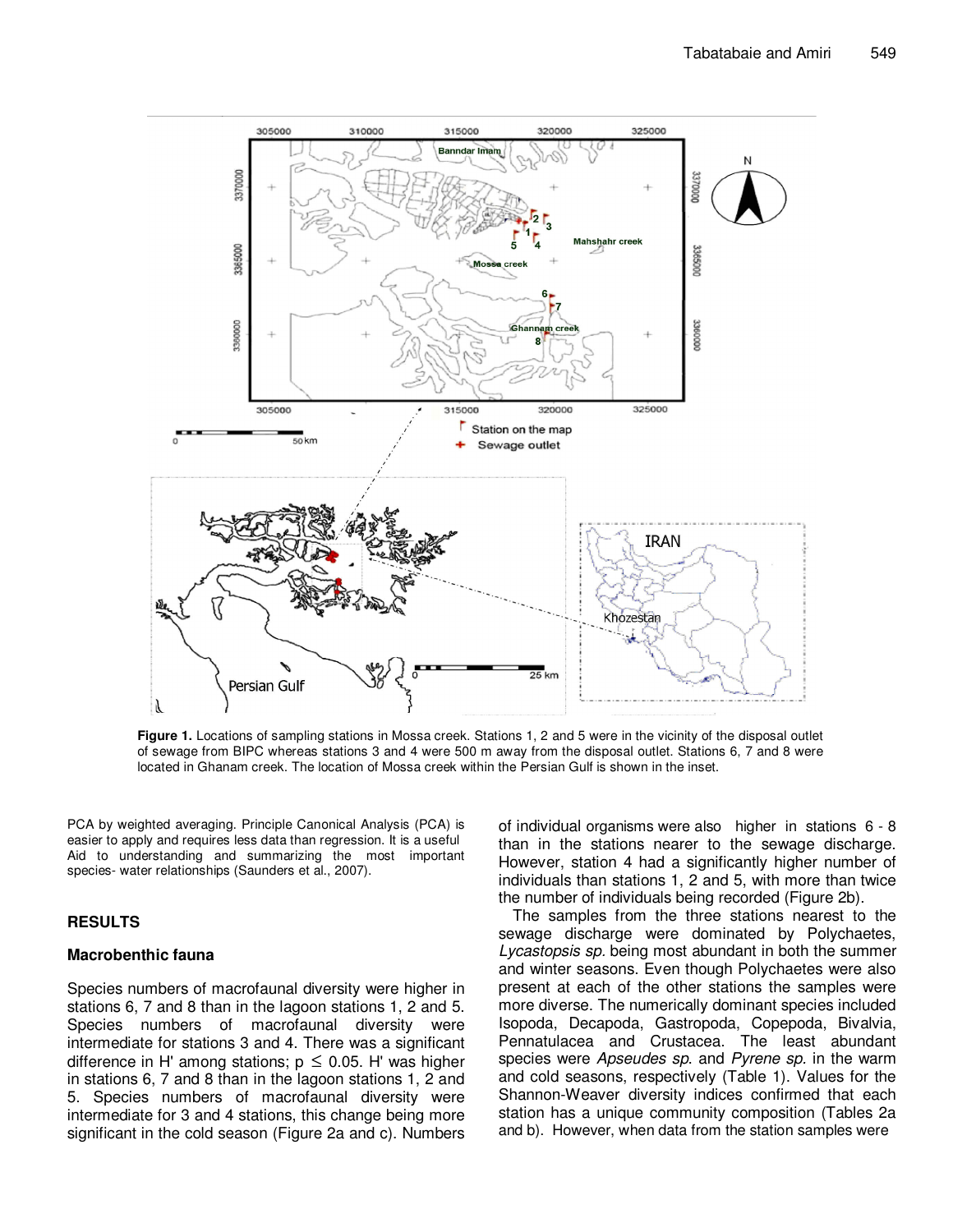

**Figure 2.** Number of species (a), individual organisms (b) and species diversity (c) within the eight sample stations in Mossa Creek averaged between the warm (figure in left) and cold (Figure in right) season dates. The number of macrofauna species (a), total number of individual macrofauna (b) and Shannon diversity index values(c) for the eight sampling stations in Mossa Creek are shown for the warm (left figures) and cold (right figures) seasons. The values are the average of 3 samples. (Error bars are SD).

divided into two groups according to the location of the stations from where they were taken, there was little similarity in biodiversity (less than 10%) between the group representing samples from Ghanam creek and that from regions nearer the sewage discharge. When data from the samples from the stations were divided into two groups representing the warm and cold seasons, respectively, and then aggregated within seasons according to their similarity, those from stations 1, 2 and 5 became allocated to one group and those from the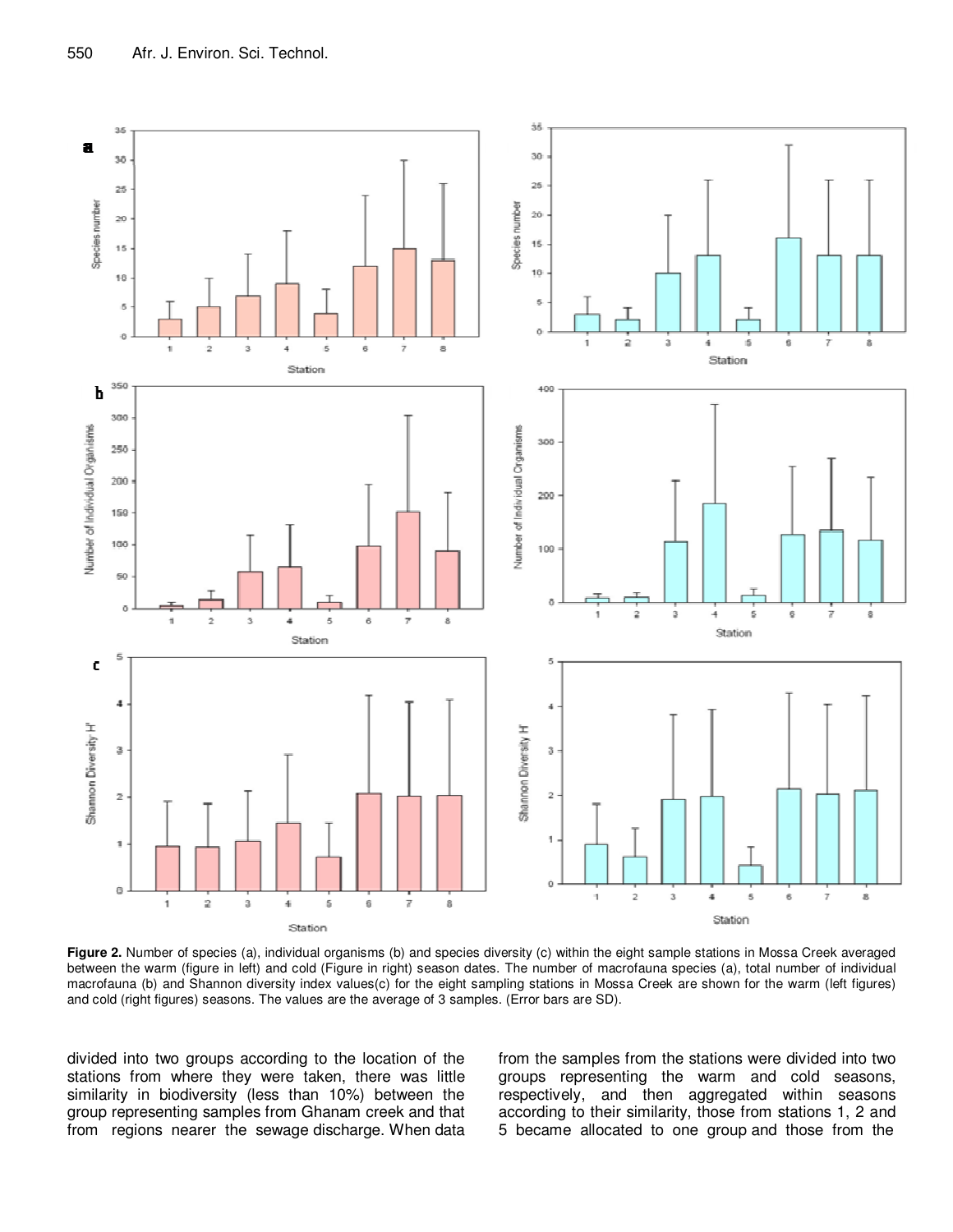| A (warm season) |                      | <b>Station</b> |                |                |                |                |                |                         |                |
|-----------------|----------------------|----------------|----------------|----------------|----------------|----------------|----------------|-------------------------|----------------|
|                 |                      | 1              | $\bf 2$        | 3              | 4              | 5              | 6              | $\overline{\mathbf{7}}$ | 8              |
| Polycheata      | Lycastopsis sp.      | 3              | 3              | 8              | 10             | 6              | 18             | 42                      | 21             |
|                 | Hemipodus sp.        |                | 5              | 10             | 5              |                | 10             | $\overline{7}$          | 6              |
|                 | Cossara sp.          |                |                | 5              |                | $\overline{c}$ |                | 11                      | 7              |
|                 | Nephty sp.           |                | 4              |                | 1              |                | 3              | 5                       |                |
| Isopoda         | Apanthura sp.        |                |                |                | 5              | 1              | 1              | $\overline{2}$          | 4              |
| Decapoda        | Grapsus sp.          |                |                | 16             | 20             | $\mathbf{1}$   | 15             | 10                      | 7              |
|                 | Mud crab sp.         |                |                | 10             | 15             |                | 5              | $\overline{4}$          | 5              |
| Gastropoda      | Hydrobia eglecta     | 1              |                |                |                |                | 5              | 10                      | 10             |
|                 | Diala semistriata    |                | 1              |                |                |                | 4              | 6                       | 4              |
| Copepoda        | Cyclopoid sp.        | 1              |                |                |                |                |                | 12                      |                |
| Bivalvia        | Chama pacifica       |                |                |                |                |                | 15             | 10                      | 8              |
|                 | Mcta aequisulcata    |                |                |                |                |                | 6              | 15                      | 5              |
|                 | Tivela ponderosa     |                |                |                |                |                | 14             | 15                      | $\overline{7}$ |
| Pennatulacea    | Sclerobelemnon sp.   |                |                | 5              | 4              |                |                | 1                       | $\overline{c}$ |
| Crustacea       | Apseudes sp.         |                |                |                | 3              |                |                | $\overline{2}$          |                |
|                 | Penaeus semisulcatus |                | 1              | 3              | 3              |                | $\overline{c}$ |                         | 5              |
| B (cold season) |                      |                |                |                |                |                |                |                         |                |
|                 |                      |                |                |                |                | <b>Station</b> |                |                         |                |
|                 |                      | 1              | $\mathbf 2$    | 3              | $\pmb{4}$      | 5              | $\bf 6$        | $\bf 7$                 | 8              |
| Polycheata      | Lycastopsis sp.      | 5              |                | 17             | 21             | 11             | 21             | 40                      | 18             |
|                 | Hemipodus sp.        |                | 4              | 13             | 10             |                | 15             | 10                      | 21             |
|                 | Cossara sp.          |                |                |                | 4              |                | 10             |                         | 8              |
|                 | Nephty sp.           |                |                | 12             |                |                | 6              | 8                       |                |
| Isopoda         | Apanthura sp.        |                |                | $\overline{c}$ | $\overline{4}$ |                |                | 7                       | 6              |
| Decapoda        | Grapsus sp.          |                |                | 18             | 14             |                | 8              | 5                       | 9              |
|                 | Mud crab sp.         |                | $\overline{c}$ |                | 17             |                | 11             | 3                       | 4              |
| Gastropoda      | Hydrobia neglecta    |                |                | 8              | 13             |                | 14             | 17                      | 18             |
|                 | Diala semistriata    |                |                |                |                |                | 3              | 9                       | 11             |
|                 | Pyrene sp.           |                |                |                |                |                | 1              |                         |                |
| Copepoda        | Cyclopoid sp.        |                |                |                | 1              | $\overline{2}$ | $\overline{c}$ |                         | 1              |
| Bivalvia        | Chama pacifica       | 2              |                | 20             | 60             |                | 5              | 11                      | 10             |
|                 | Mcta aequisulcata    | 1              |                | 15             | 20             |                | 12             | 7                       | 1              |
|                 | Tivela ponderosa     |                |                | 5              | 14             |                | 6              | 9                       | 4              |
| Pennatulacea    | Sclerobelemnon sp.   |                | $\overline{c}$ |                | 5              |                | 4              | 7                       |                |
| Crustacea       | Apseudes sp.         |                | 1              |                |                |                | 3              |                         | 6              |
|                 | Penaeus semisulcatus |                |                | 4              | 3              |                | 5              | $\mathbf{2}$            |                |

Table 1. Abundance of species (per 250 cm<sup>2</sup>) at each station averaged over two sample dates.

Only species contributing > 5% of the total individuals are shown.

other stations were allocated to a second group. The greatest similarity between stations in terms of biodiversity was for stations 7 and 8 in both seasons (Figure 3).

# **Water quality characteristics**

Water temperatures were consistent along the length of the creek, varying between 24 and 26°C (warm season) and 13 to 15°C (cold season), with no significant difference between stations (ANOVA,  $P = 0.985$ ). The total measurements of water properties showed significant differences in DO and salinity between stations even though pH and OM remained constant along the creek (ANOVA,  $p < 0.05$ ) (Figure 4).

Salinity percentage changed with season and bed topography. Salinity percentage increased in the warm season because evaporation increased and water depth decreased in Mossa creek. Rhoads (1974) showed that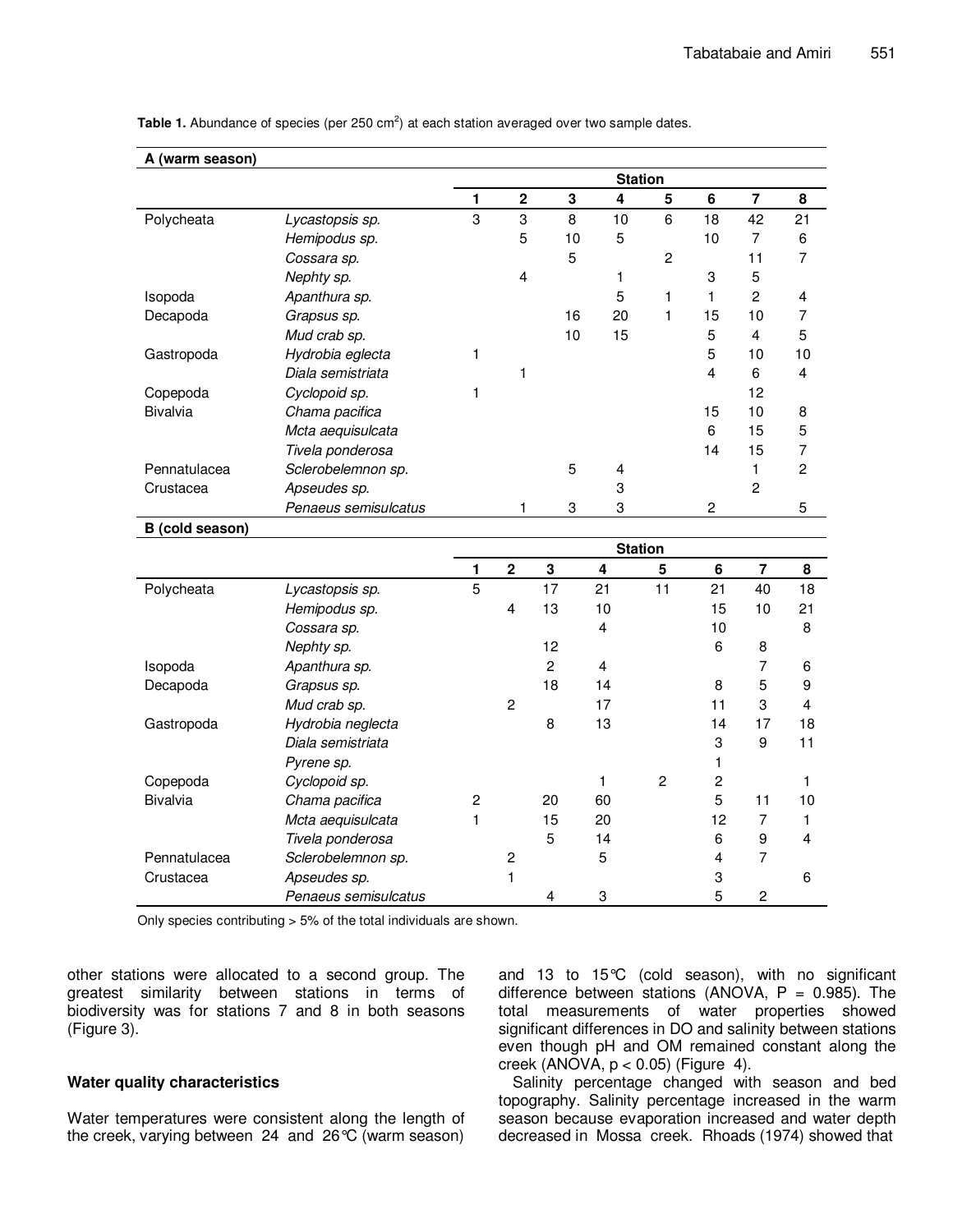| A (warm season) |       |       |       |        |       |       |       |     |  |
|-----------------|-------|-------|-------|--------|-------|-------|-------|-----|--|
| <b>Station</b>  |       | 2     | 3     | 4      | 5     | 6     | 7     | 8   |  |
|                 | 100   |       |       |        |       |       |       |     |  |
| 2               | 96.67 | 100   |       |        |       |       |       |     |  |
| 3               | 93.49 | 94.61 | 100   |        |       |       |       |     |  |
| 4               | 94.42 | 95.26 | 97.31 | 100    |       |       |       |     |  |
| 5               | 97.16 | 96.82 | 94.12 | 95.46  | 100   |       |       |     |  |
| 6               | 87.81 | 88.65 | 88.94 | 91.086 | 87.91 | 100   |       |     |  |
| 7               | 95.41 | 96.21 | 95.03 | 96.37  | 94.81 | 90.54 | 100   |     |  |
| 8               | 97.32 | 96.94 | 92.96 | 94.42  | 96.0  | 88.44 | 96.98 | 100 |  |

**Table 2a.** R-values from pair wise UPGMA analysis of macrobenthic faunal communities between each station using dates as replicates.

Global  $R = 0.866$ , all results significant to  $p < 0.05$ .

**Table 2b.** R-values from pairwise UPGMA analysis of macrobenthic fauna communities between each station using dates as replicates.

| B (cold season) |       |              |        |       |       |       |       |     |  |
|-----------------|-------|--------------|--------|-------|-------|-------|-------|-----|--|
| <b>Station</b>  |       | $\mathbf{2}$ | 3      | 4     | 5     | 6     |       | 8   |  |
|                 | 100   |              |        |       |       |       |       |     |  |
| 2               | 94.4  | 100          |        |       |       |       |       |     |  |
| 3               | 92.51 | 94.90        | 100    |       |       |       |       |     |  |
| 4               | 95.46 | 94.83        | 96.49  | 100   |       |       |       |     |  |
| 5               | 96.09 | 95.83        | 95.44  | 97.33 | 100   |       |       |     |  |
| 6               | 95.12 | 91.73        | 91.996 | 95.08 | 93.43 | 100   |       |     |  |
| 7               | 92.83 | 88.62        | 88.59  | 91.77 | 90.64 | 95.61 | 100   |     |  |
| 8               | 79.83 | 77.17        | 78.31  | 80.78 | 78.37 | 83.33 | 86.07 | 100 |  |

Global  $R = 0.866$ , all results significant to  $p < 0.05$ .

salinity was directly related to temperature. Salinity percentage was consistent between stations because the bed was silty. Gray (1981) showed that salinity percentage did not change in the granular sediment. OM was high in the whole zone. Susana Carvalho et al. (2006) showed that OM percentage increased in the granular sediment. Barnes and Hughes (1992) also explained that an OM value of 5 -10% is acceptable, but OM% was higher than that in samples from all the stations. Surveying water pH is important because heavy metals are dissolved in water when the pH decreases. PCA enables non-linear relationships between H' and physio-chemical properties to be identified so that the best weighting for the physio-chemical variables may be determined. The analysis of PCA showed that H' was significantly correlated with DO and OM. From the pattern of PCA it was evident that H' and DO were directly and positively related, whereas H' and OM were indirectly and negatively related (Figure 5).

# **Water quality characteristic and macrofouna distribution**

The Pearson Rank Correlation analysis gave a correlation

of -0.50 between DO and OM, and a correlation of 0.93 between change in the macro fauna community and a combination of DO.

# **DISCUSSION**

This study provides new measurements of water properties and a baseline survey of macrobenthic fauna distribution within Mossa creek forming the basis of a two season term assessment. Carvalho et al. (2006) explained that survey of macrofauna is a useful guide to ecological condition. The results indicated that a high level of industrial pollution (OM) within the regions in the close vicinity of a sewage disposal point is already a significant problem in the area. Although pollution has been found previously in the creek (Mahdavi Soltani, 2007), with related changes in the benthic macrofauna community, the present study was more detailed, highlighting zones of high and low pollution impact on the macrobenthic fauna. Generally, organic pollution increased from the stations close to the sewage disposal point, with the opposite pattern for DO. BIPC is located near Mossa creek and the sewage effluent is discharged into this aquatic ecosystem.

Sewage discharge causes a decrease in DO, species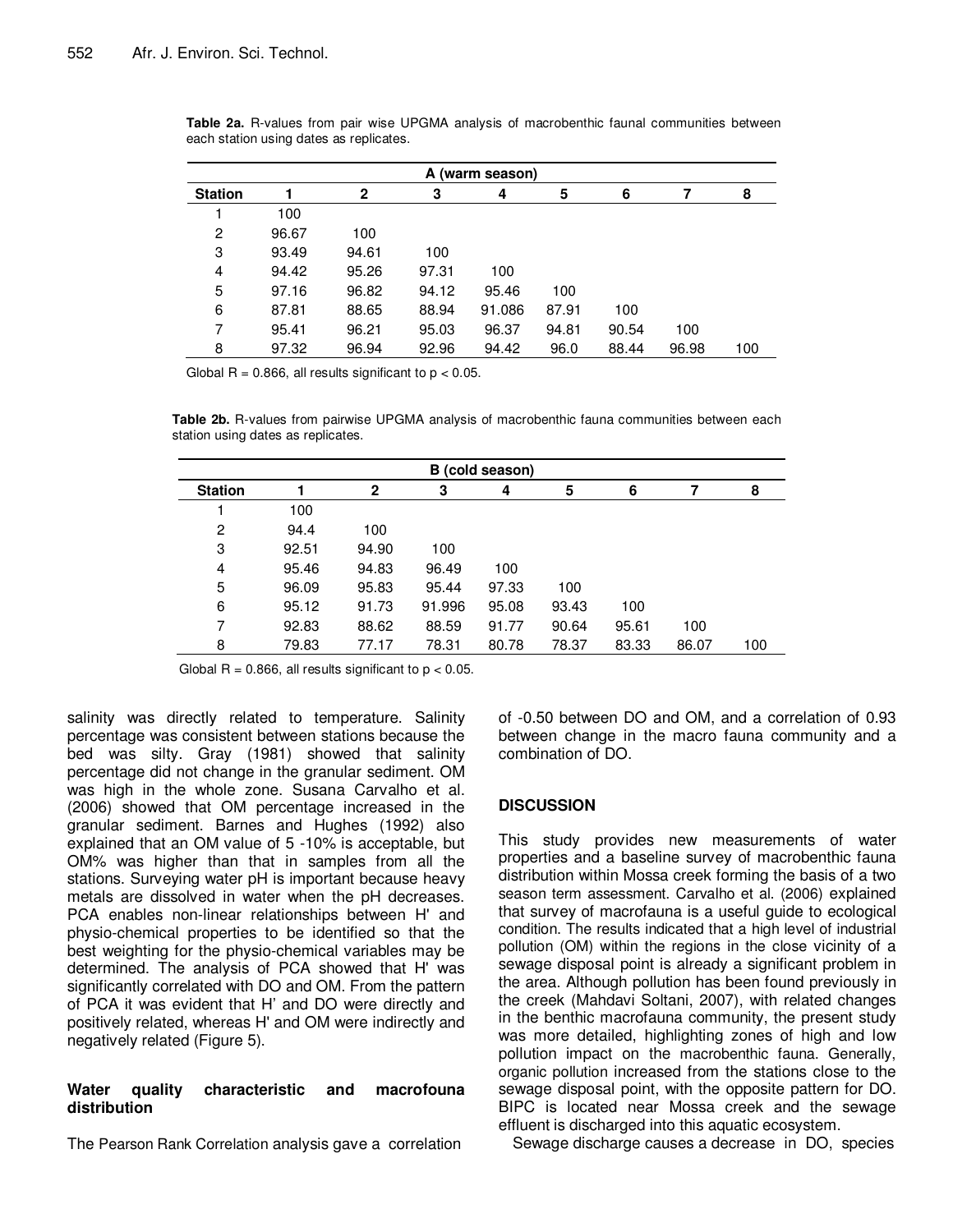

**Figure 3.** Group averaged dendrogram and n-MDS ordination of community similarity in the benthic macrofauna communities sampled within Mossa Creek. Numbers shown indicate station.

diversity, and an increase in the percentage of OM in the stations nearest the sewage outlet (Figure 6). Abu-hilal et al. (1994), Hassan et al. (1995) and EL-sammak (2001) established that high levels of organic pollution in Dubai creek cause decreases in DO and macrobenthic diversity. Johansson (1997), Flemer et al. (1999) and Wu (2002) explained that in response to decreasing DO, there are decreases in both species richness and diversity, and the species composition being largely determined by differences in the tolerance of the different species to oxygen deficiency.

The adverse biological effects on soft bottom communities are mainly due to reduced oxygen content of the water (Saiz-Salinaz, 1997). However, the interpretation of stress due to low DO is difficult because there is a lack of information about oxygen tolerances for most macrobenthic species (Dauer et al., 1993). The macrofauna within the creek showed a clear pattern of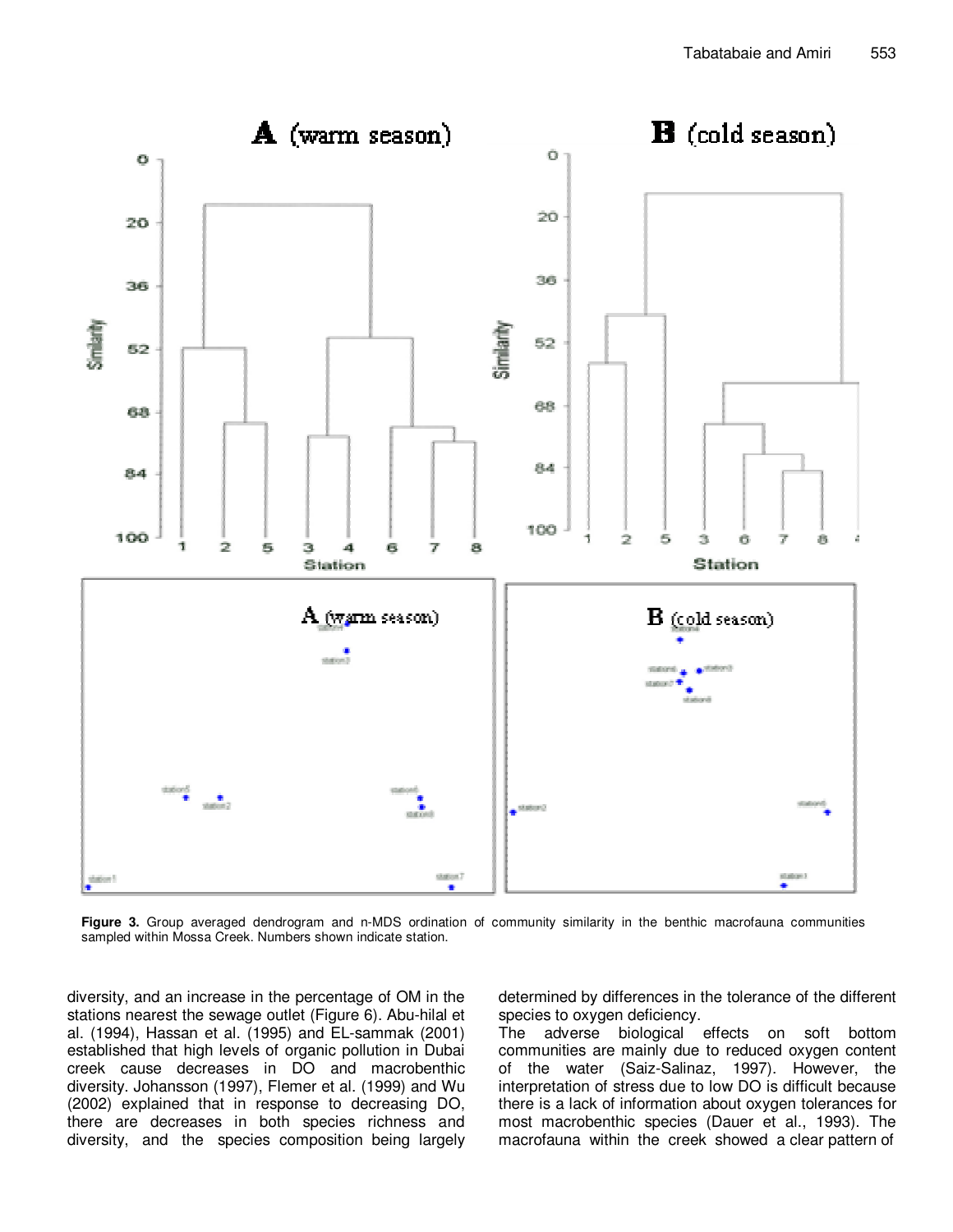

**Figure 4.** Physio-chemical properties of the water in Mossa Creek taken from the six sample stations averaged between the four sample dates.

change over a gradient of pollution (OM), following the Pearson - Rosenberg (PR) model of community change (Pearson and Rosenberg, 1978; Diaz and Rosenberg, 1995; Shin et al., 2006). Stations 6, 7 and 8, which were farther from the sewage outlet and with the lowest measurements of pollution, had communities high in species richness, diversity and individual numbers. Species richness, diversity and individual abundance were all very low at locations closer to the sewage disposal point; the organisms found being dominated by polychaetes, species symptomatic of high pollution and low DO (Pearson and Rosenberg, 1978; Ismail, 1992).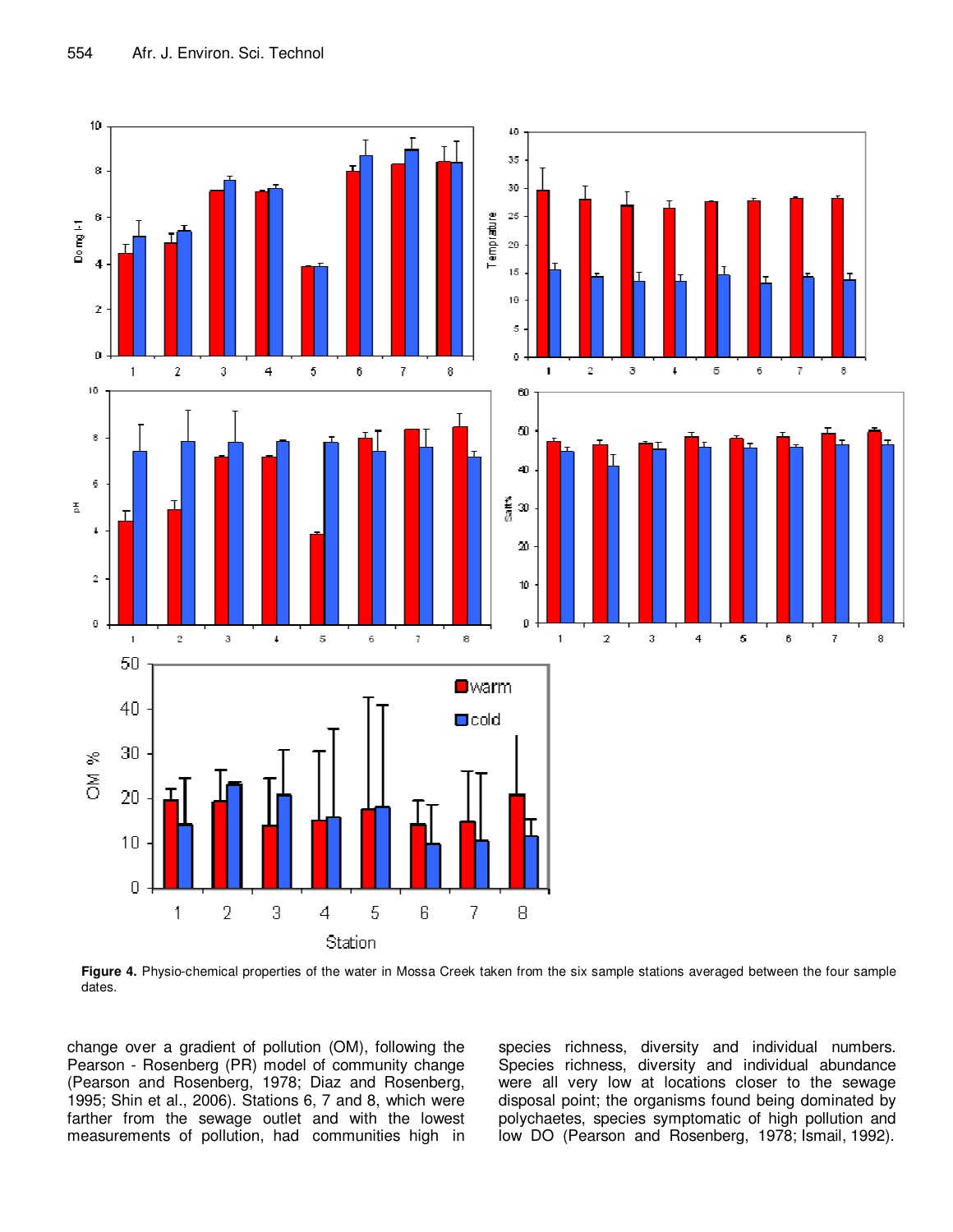

**Figure 5.** PCA of physio-chemical properties of the water from Mossa creek.



**Figure 6.** Relationship between (H'), DO and level of OM. Dissolved oxygen = DO, Organic matter = OM, Shannon weaver diversity index = H'.

Stations 3 and 4, situated between the Ghannam creek and stations 1 and 2 had similar levels of diversity and species richness to the Ghannam creek stations. Tidal flow within the creek is small with little net flow usually associated with systems such as estuaries. This means that water flux from the upper creek to the lower creek and ultimately the Persian Gulf is very small, so that the retention time within the creek is high. This research indicated that the input from the sewage outlet near station 5 is largely responsible for the pollution of the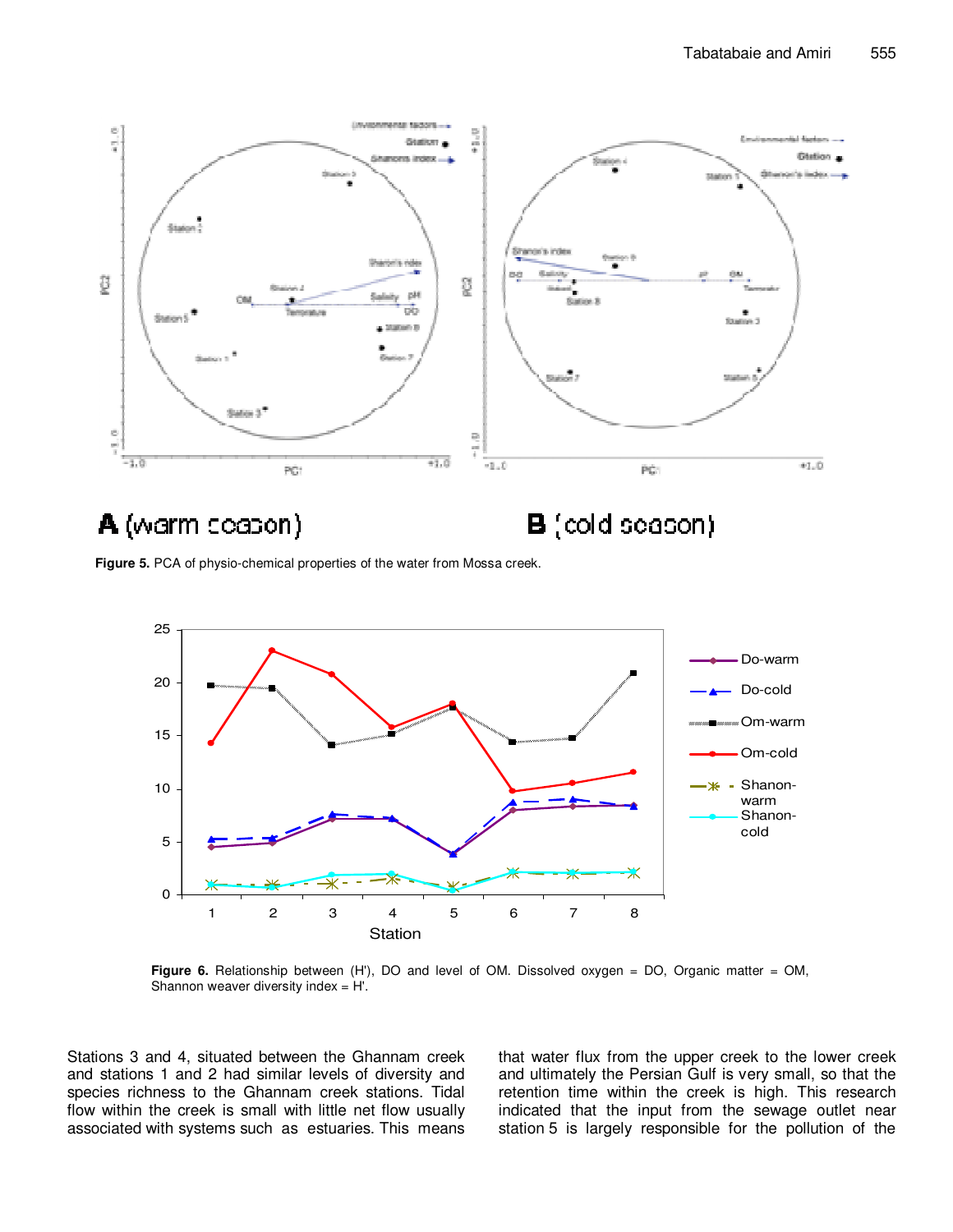

**Figure 7.** Schematic model indicating how the diversity index responds to different levels of OM and DO.

region creek. Our study provided evidence that pollution has spread to stations 1 and 2 due to lack of natural flow out of the creek. Station 5 has the highest levels of OM within the creek and has an overall water quality quite unlike the unpolluted water at stations 6, 7 and 8. Macrofauna communities are comparatively slow to respond to changing water conditions and are therefore a good indication of the state of a system over a prolonged time period (Bilyard, 1987). The results of this baseline macrofauna survey therefore highlight that sections of Mossa creek, especially in the vicinity of the sewage disposal point, are already heavily affected by industrial pollution. Given the rapidly increasing number of industries near the Mossa creek, including proposed developments around the creek, the results from our study highlight the need for this survey. Consequently, the importance of oxygen in a water column and the percentage of OM in sediment as key factors for macrofaunal assemblage in sediment is now well understood. Figure 7 summarizes possible outcomes under different levels of OM and DO.

# **ACKNOWLEDGEMENTS**

The authors are grateful to Dr David White of ASIT Consulting, Australia, and Dr Heather Throop, Assistant Professor, Biology Department, New Mexico State University, for their suggestions and advice in the preparation of this paper.

#### **REFERENCES**

- Abu-Hilal AH, Adam AB, Banat IM, Hassan ES (1994). Sanitary conditions in three creeks in Dubai, Sharjeh and Ajman Emirates on the Arabian Gulf (UAE). Environ. Monit. Assess. 32(1): 21- 36. DOI:10.1007/BF00548149.
- http://www.springerlink.com/content/u3g1843146x16577/
- Adams SM (2002). Biological indicators of aquatic ecosystem stress. Am. Fish. Soc., Bethesda, Maryland.11(3). DOI:10.1023/A:1024804 006452.
- http://www.springerlink.com/content/g84p701821816n47/
- Barnes R, Hughes SK (1992). An introduction to marine ecology. Black well scientific publication. Oxford, pp. 73-85. http;//www.flipkart.com/introduction-marine-ecology-barneshughes/0865428344-z8w3fqtmid.
- Buchanan JB, Kian JM (1984). Measurment of the physical and chemical environment. In: Holme,N. A. , Meintyre, A. D. , Methods for the study of marine benthos. Blackwell scientific publications, Oxford, pp. 30-50.
- Bilyard GR (1987). The value of benthic infauna in marine pollution monitoring studies. Mar. Pollut. Bull. 18(11): 581–585. http://www.sciencedirect.com/science\_ob=ArticlelistURL&\_method=li st&\_Articlelist.
- Dauer DM, Luckenbach MW, Rodi AJ (1993). Abundance biomass comparison :effect of an estuarine gradient, anoxic/ hypoxic events and contaminated sediments. Marine Biol., 116(3): 507-518. DOI: 10.1007/BF00350068
- http://www.springerlink.com/content/m7/6r8t543312t28/.
- Diaz RJ, Rosenberg R (1995). Marine benthic hypoxia: A review of its ecological effects and the behavioral responses of benthic macrofauna Oceanogr. Mar. Biol., 33: 245–303.
- El-Sammak A (2001). Heavy metal pollution in bottom sediment, Dubai, united Arab Emirates. Bull. Environ. Contam. Toxical. 26(2): 296-303. DOI:10.1007/S001280124.http://www.springerlink.com/content/c4a3a rhu2hr1qqt4/.
- El Wakeel SK, Riley JP (1956). The determination of organic carbon in marine muds. J. Cons. Perm. Inst. Expolor. Mer., 22: 180-183.
- Estacio FJ,Garcia-Adiego EMDA, Garcia-Gomez JC, Daza JL, Hortas